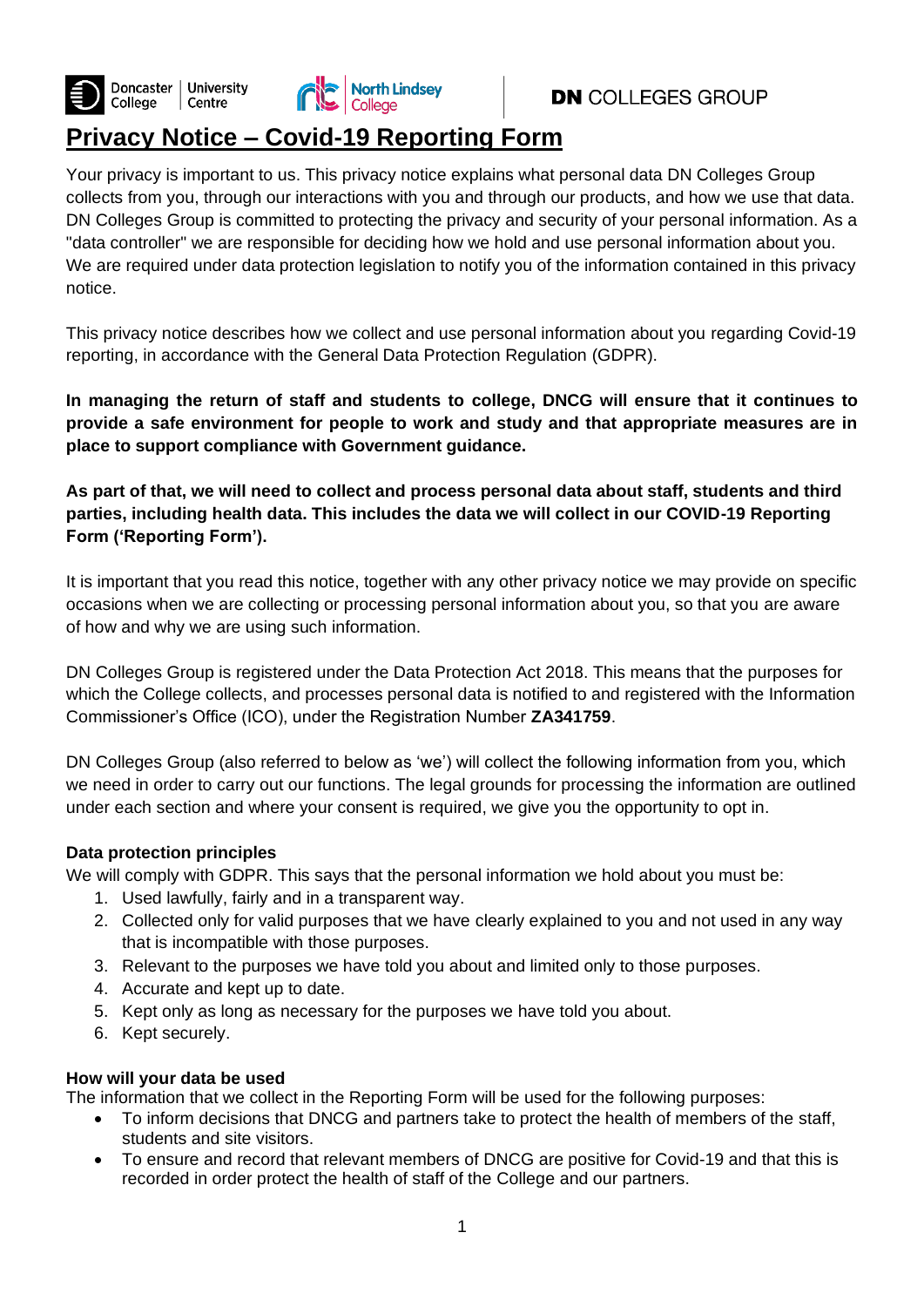• So that DNCG can follow up on queries asked by individuals completing the Reporting Form or where follow up is required to ensure that reasonable steps have been taken to protect the health of other members of staff, students and site visitors.

# **Who will your data be shared with**

- Details provided in the Reporting Form will be held centrally and used by the Health and Safety Team and HR and will only be accessible by relevant individuals within those teams.
- Information will only be shared with other College Managers where it is necessary for the purposes of protecting the health of the staff, students and site visitors.
- Where possible, we will not disclose any personal data but, where that is required, it will be limited to what is needed.
- Information will only be shared with parties outside of DNCG, such as our partners, where it is necessary. We will not disclose any personal data where it is not required, for example, to arrange for a general area on campus to be cleaned.

#### **Our lawful basis for using this data**

We only collect and use personal information about you when the law allows us to. Most commonly, we use it where we need to:

• Meet government requirements with regards to Covid-19 outbreak management

# **Data security**

We have put in place appropriate security measures to prevent your personal information from being accidentally lost, used or accessed in an unauthorised way, altered or disclosed. In addition, we limit access to your personal information to those employees, agents, contractors and other third parties who have a business need to know. They will only process your personal information on our instructions, and they are subject to a duty of confidentiality.

We have put in place procedures to deal with any suspected data security breach and will notify you and any applicable regulator of a suspected breach where we are legally required to do so.

#### **Data retention**

We will only retain your personal information for as long as necessary to fulfil the purposes we collected it for, including for the purposes of satisfying any legal, accounting, or reporting requirements. To determine the appropriate retention period for personal data, we consider the amount, nature, and sensitivity of the personal data, the potential risk of harm from unauthorised use or disclosure of your personal data, the purposes for which we process your personal data and whether we can achieve those purposes through other means, and the applicable legal requirements.

Personal data will only be held for as long as is necessary for the purposes outlined in "**Our lawful basis for using this data"** and will be deleted once it is no longer needed for those purposes, for example, when the risk of further Covid-19 infections has reduced to appropriate levels.

#### **Your rights**

Under the General Data Protection Regulation, you have various rights in relation to your personal information:

- The right to be informed
- The right of access
- The right to rectification
- The right to erasure
- The right to restrict processing
- The right to data portability
- The right to object
- Rights in relation to automated decision making and profiling